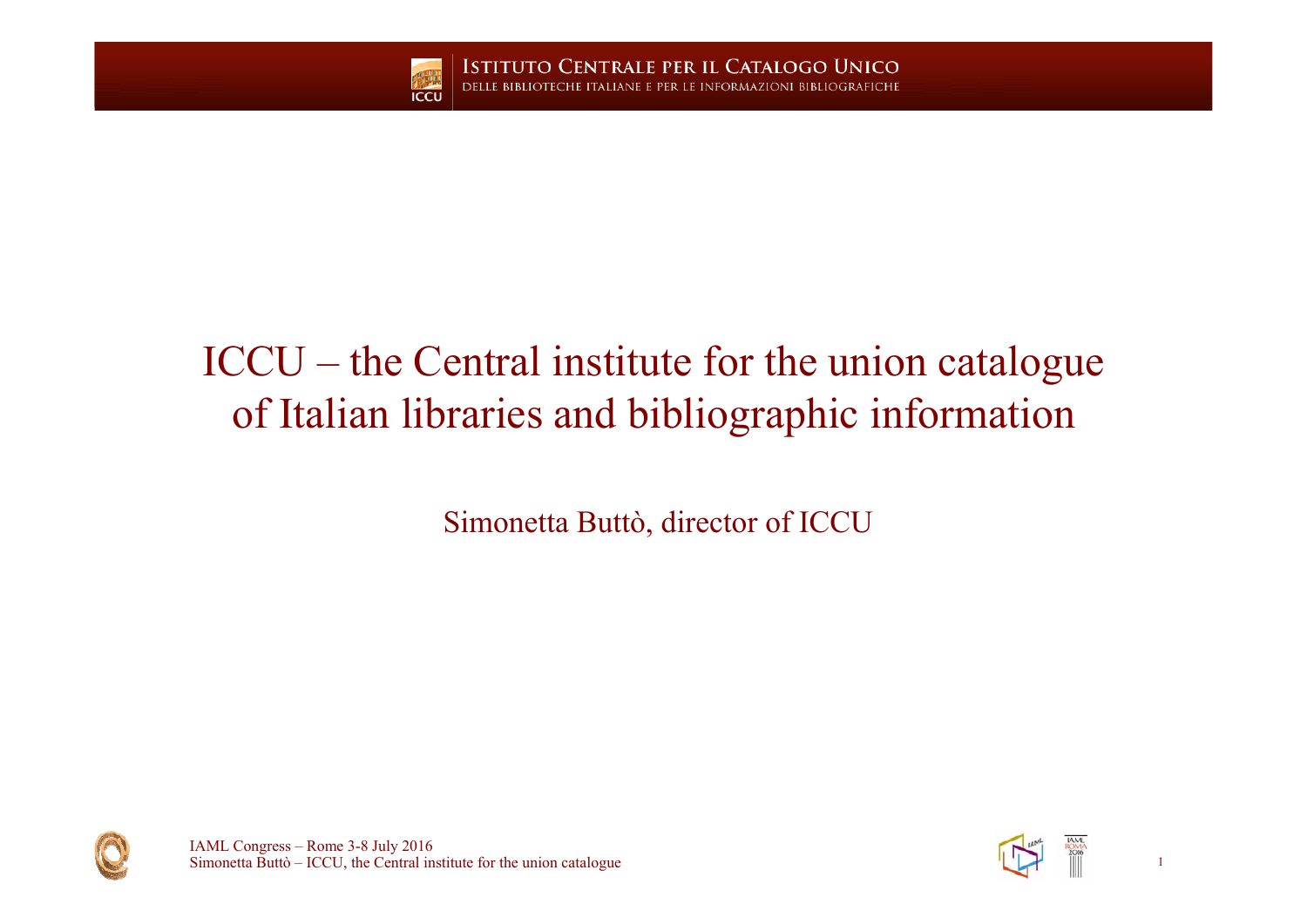## Institutional activities

Cataloguing rules

- All rules on the Wiki platform norme.iccu.sbn.it
- REICAT, the national cataloguing rules, under revision
- Cataloguing rules on non-published music resources:
	- Music manuscripts
	- Sound and video recordings
	- Electronic resources

Guidelines

Updated guidelines on cataloguing in the national catalogue just published Publications

Acts of congresses, special bibliographies, catalogues, researches Since January 2016, an Online Newsletter



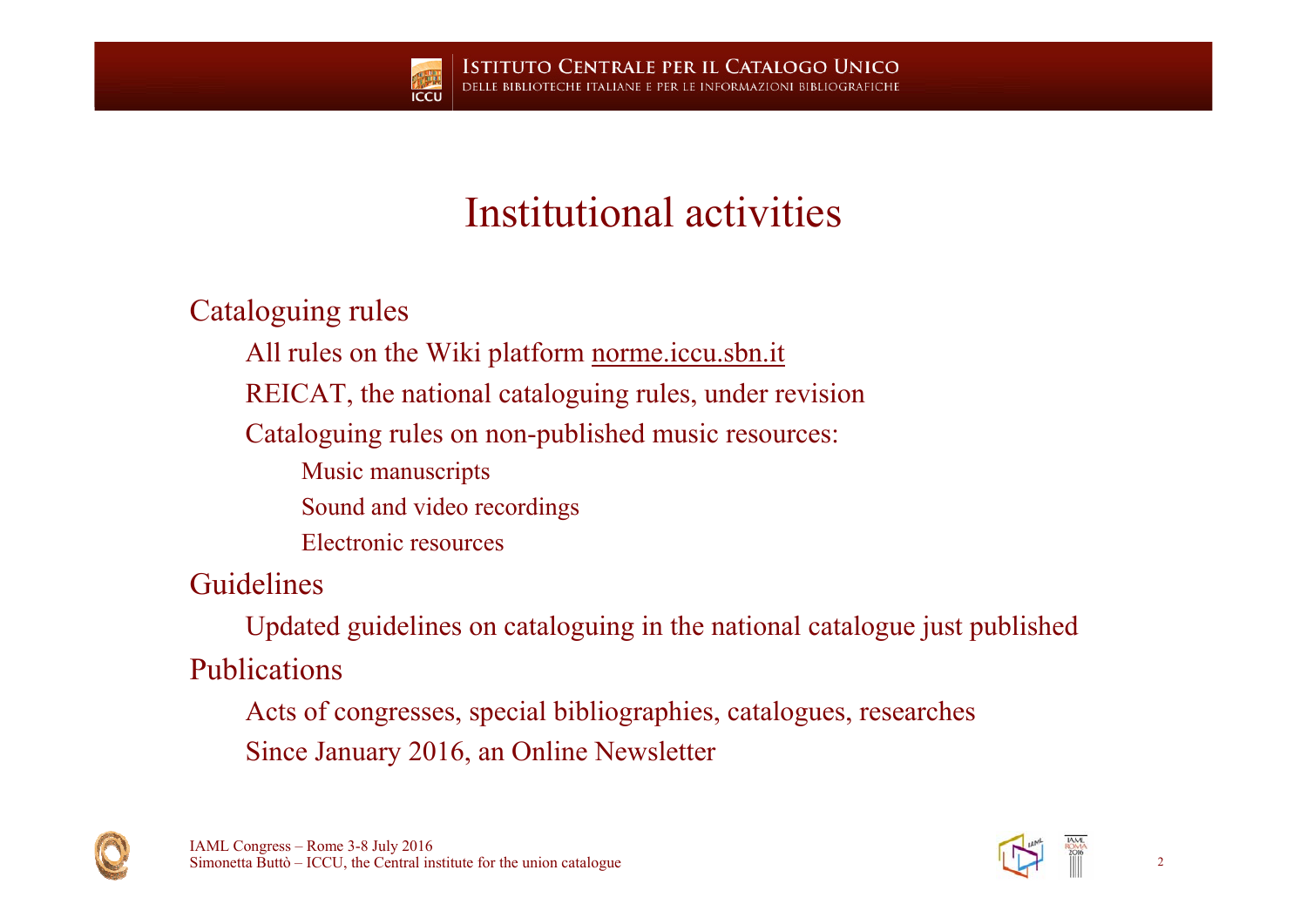### SBN: the national union catalogue

5.923 libraries, grouped in 98 nodes, connected to the central Index 15.797.819 bibliographic records, with 80.685.210 locations Music in SBN:

2.461.434 bibliographic records of music resources, of which 996.334 monographic, 1.464.327 analytic records, 773 serials

OPAC for music: <u>opac.sbn.it/opacsbn/opac/iccu/musica.jsp</u>



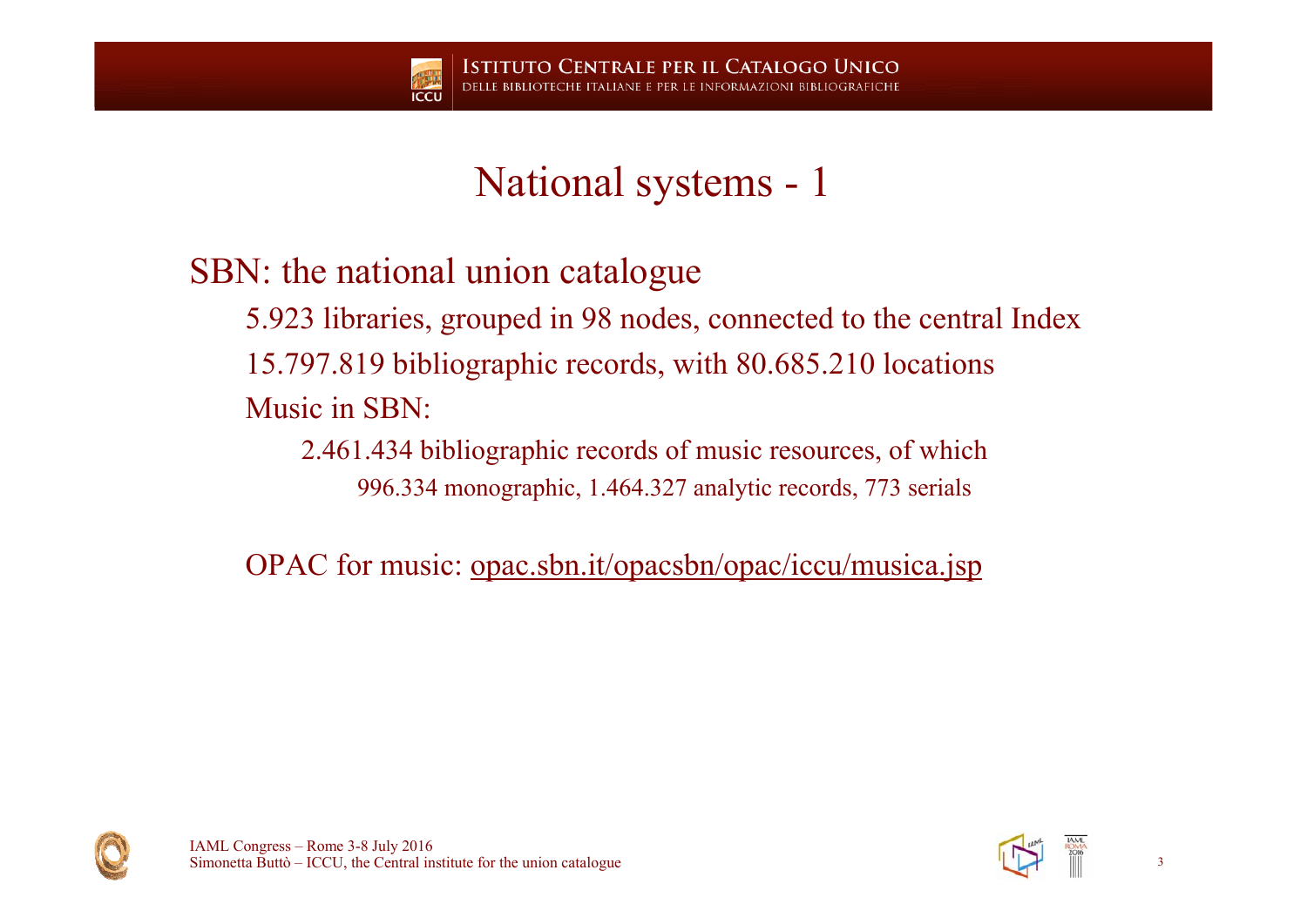

Internet Culturale: the portal to the digital heritage 937.594 digital objects 140.222 of which full-text, including 131.219 periodicals And, concerning music: 128.313 sound recordings 21.201 music manuscripts 6.320 librettos3.721 printed scores

www.internetculturale.it





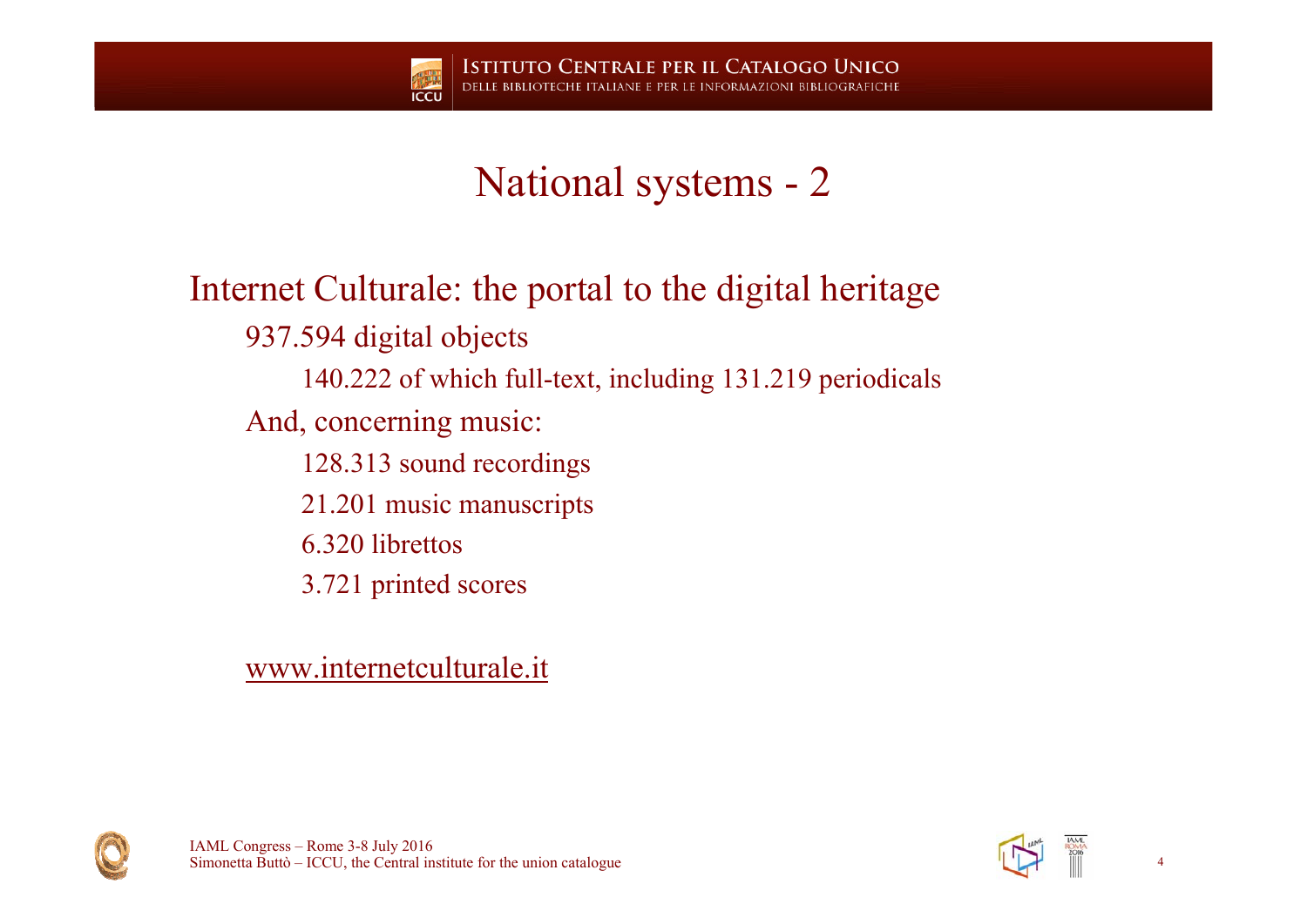

#### Anagrafe delle biblioteche italiane: census of Italian libraries 17647 libraries

1355 libraries with historical music heritage

With RISM siglas and standard identifiers (ISIL)

With description of holdings, access, services, etc.

With georeference, and Linked Open Data

2015: Working group with Archives, IAML-Italia and URFM

For institutions with musical holdings:

Harmonisation of ISIL codes

Complete all RISM siglas and standard identifiers (ISIL)

Interconnect descriptions with census of archives (SIUSA)

Give fuller and updated description of music collections

With the aim of being RISM series C for Italy

More in the Poster session on Thursday 7, 10.30-12.30 and 15.30-16.00

anagrafe.iccu.sbn.it



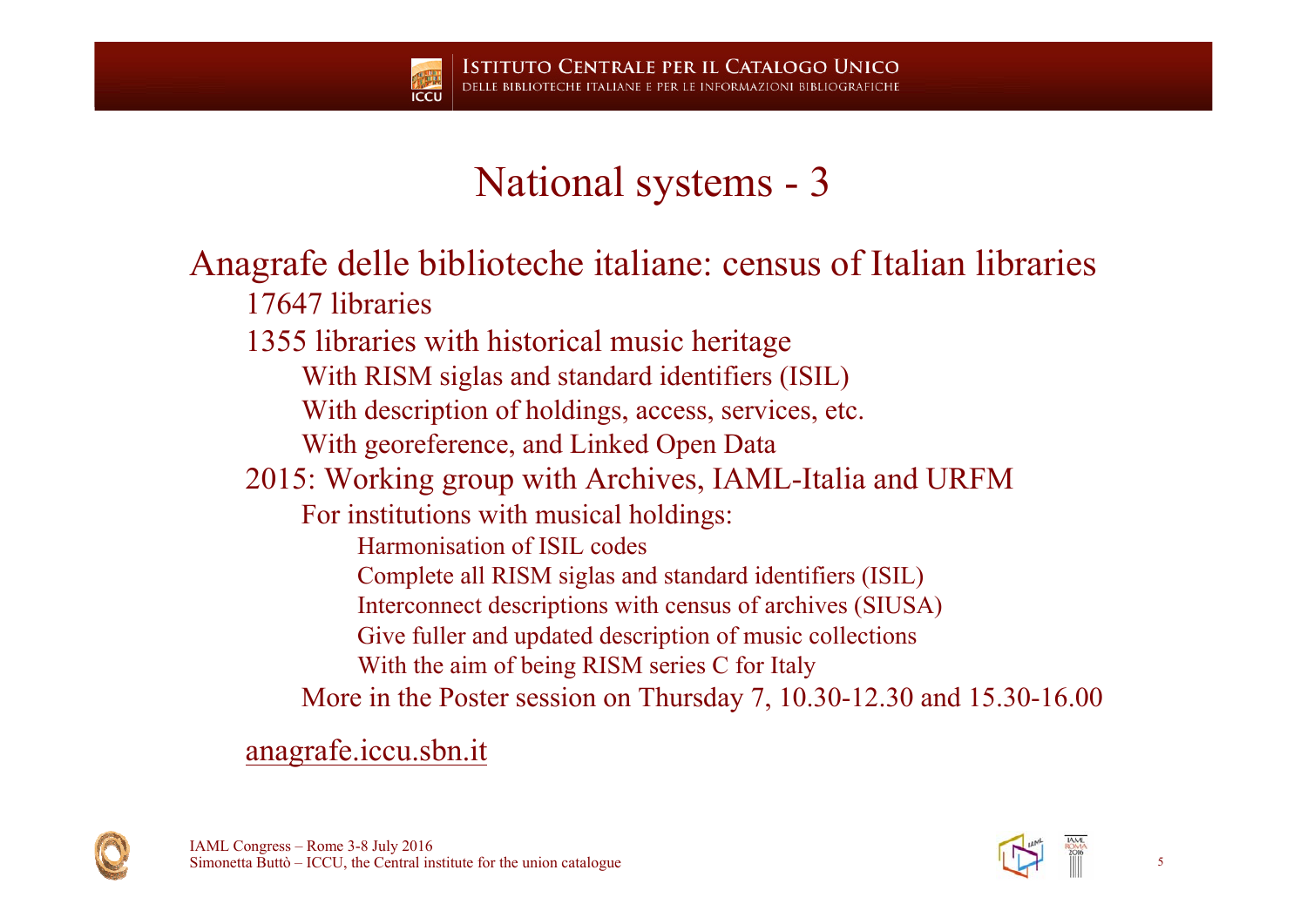

#### Other national census

Manus online

Census of Italian manuscripts

manus.iccu.sbn.it

Edit16

Census of Italian 16th century publications Published in Italy Published abroad, in Italian edit16.iccu.sbn.it



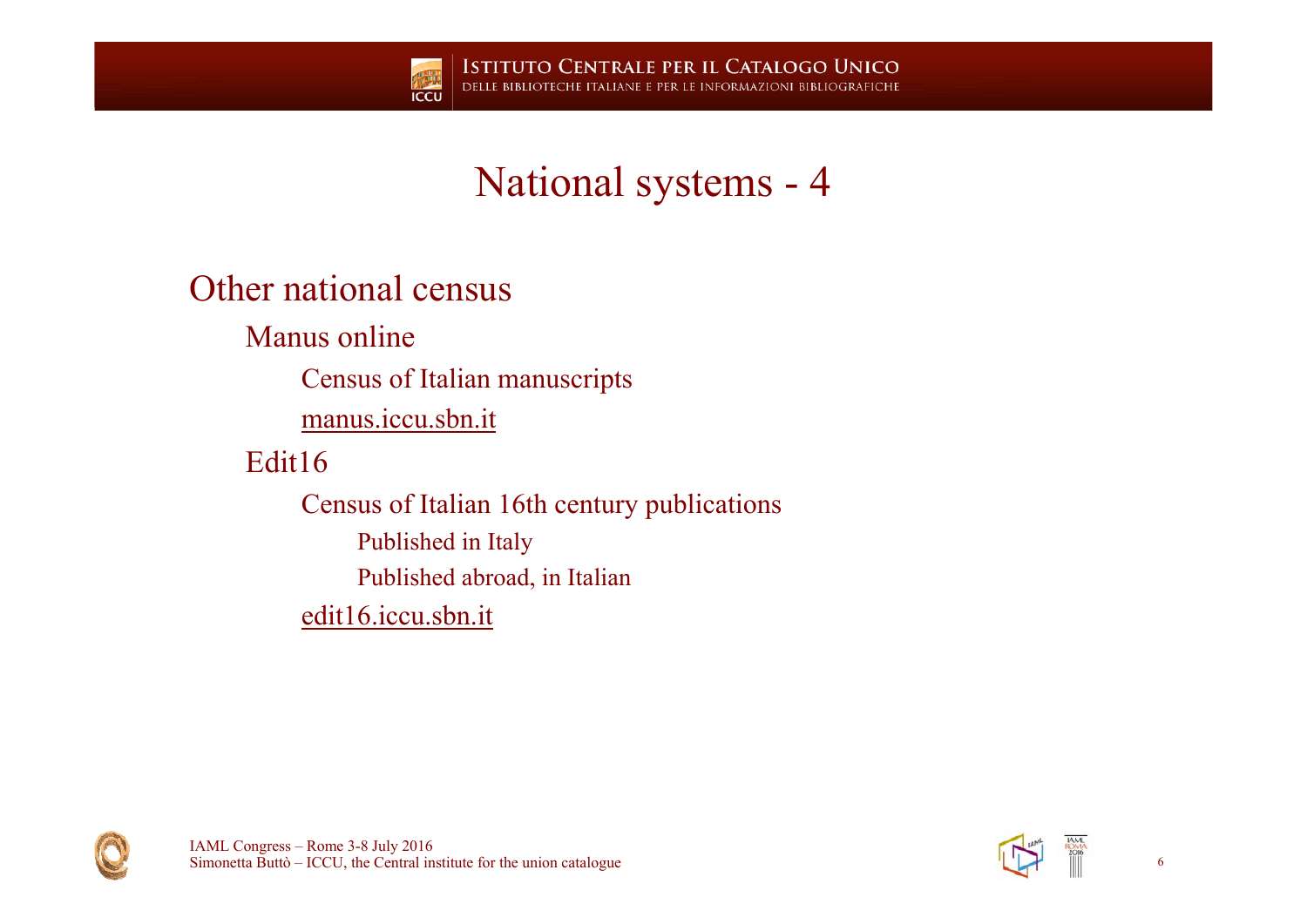## International activities

Europeana sounds

Will aggregate 540.000 high-quality sound recordings ICCU is a partner through the Internet Culturale portal, and sends to Europeana the content of the Central Institute for Sound and Audiovisual Heritage

IFLA

ICCU is active in what concerns

Virtual International Authority File (VIAF)

International Standard Bibliographic Description (ISBD)

Functional Requirements of Bibliographic Records (FRBR)

International Cataloguing Principles (ICP)

World Digital Library (WDL)

Consortium of European Research Libraries (CERL)



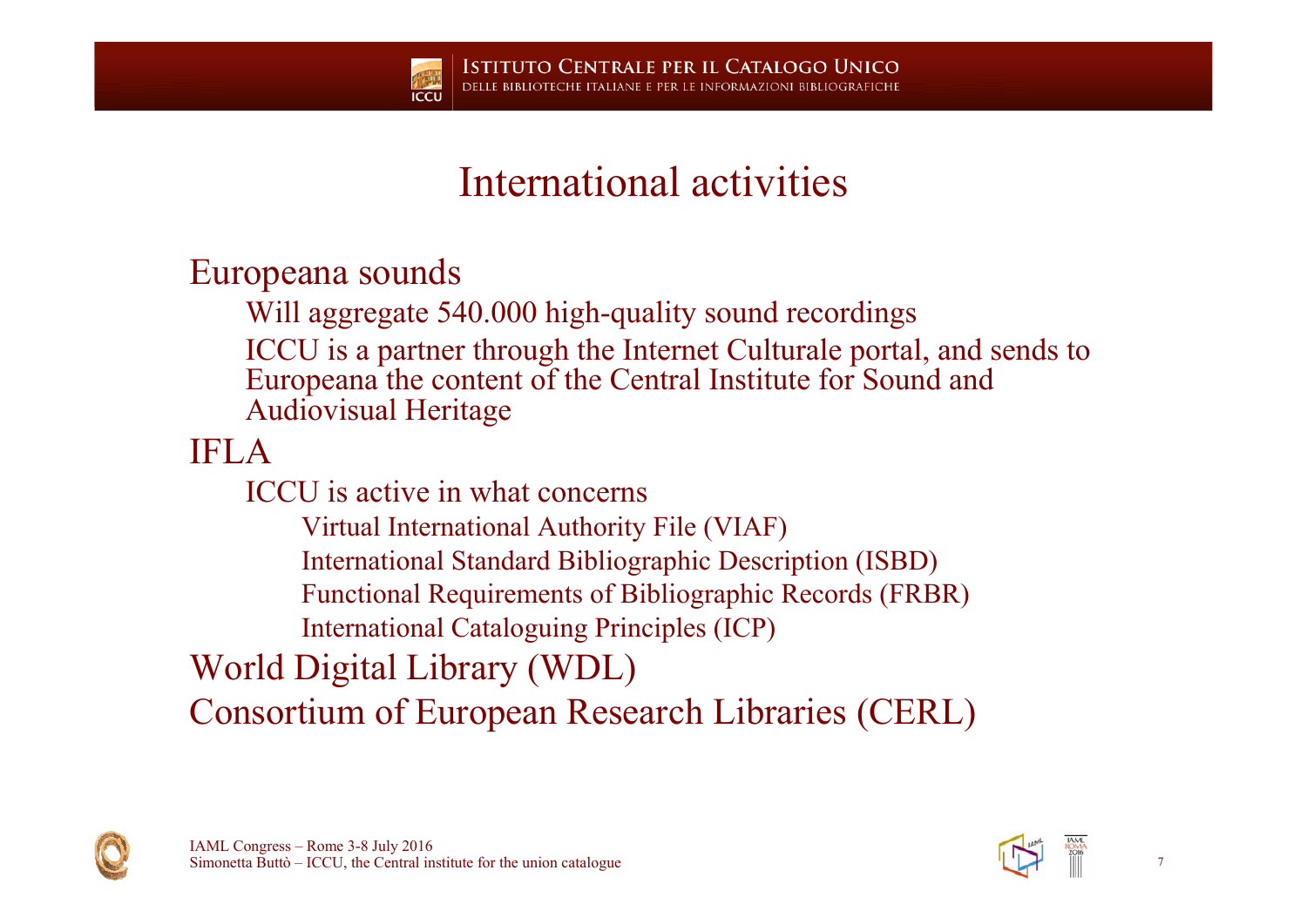### Agreements concerning music

#### With IAML-Italia

Establishes a mutual co-operation for:

The maintenance of SBN and cataloguing, development of the system

Editing rules and guidelines for music

Management of data in the Anagrafe delle biblioteche italiane

Giving feedback (on OPAC, rules, etc.)

### With RISM (in progress)

Concerning:

Data exchange between OPACs (chiefly music manuscripts)

Other common activities



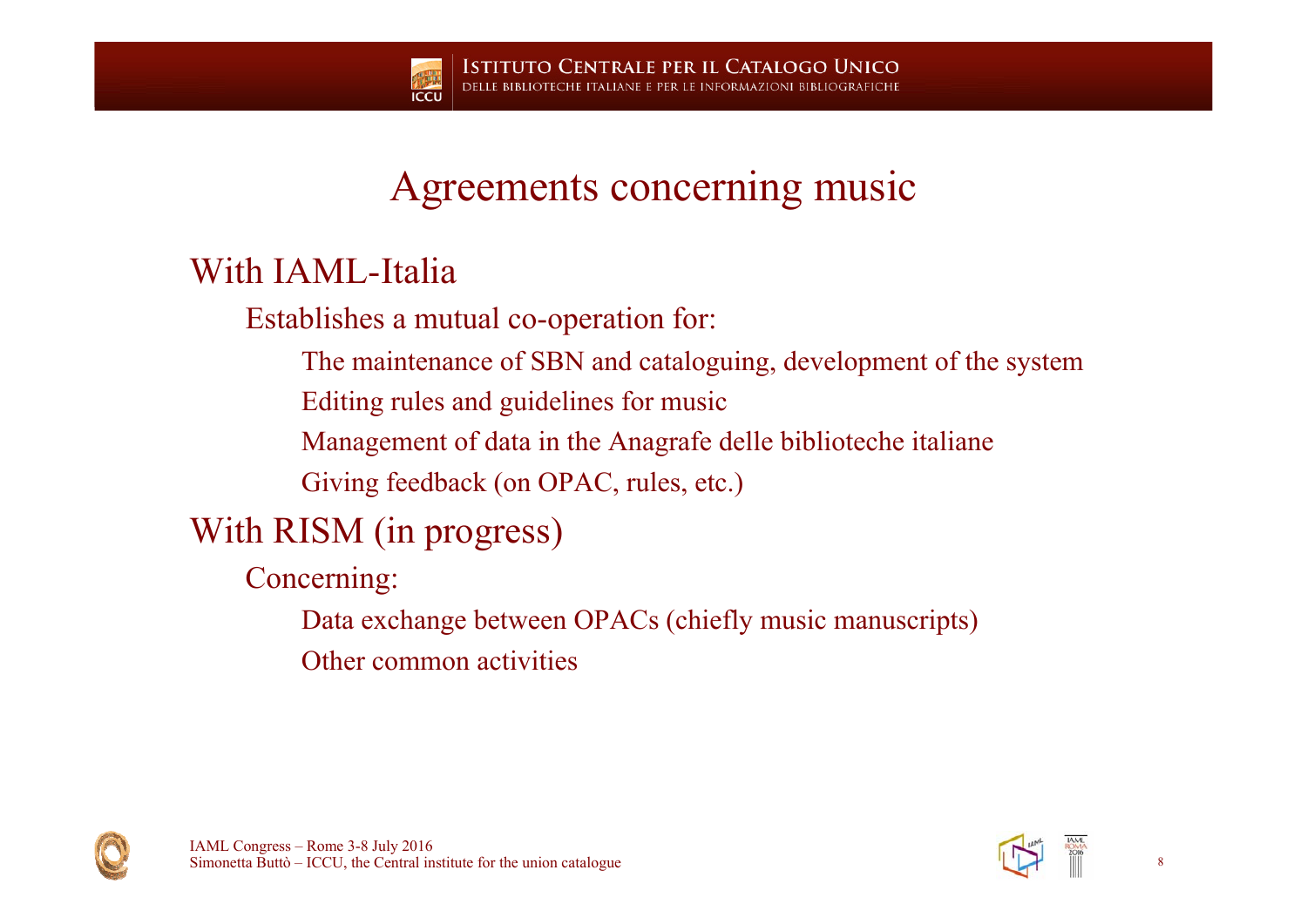

**ISTITUTO CENTRALE PER IL CATALOGO UNICO** DELLE BIBLIOTECHE ITALIANE E PER LE INFORMAZIONI BIBLIOGRAFICHE

# Need more information?

#### Come and visit our stand at the books and music fair!



IAML Congress – Rome 3-8 July 2016 Simonetta Buttò – ICCU, the Central institute for the union catalogue 9